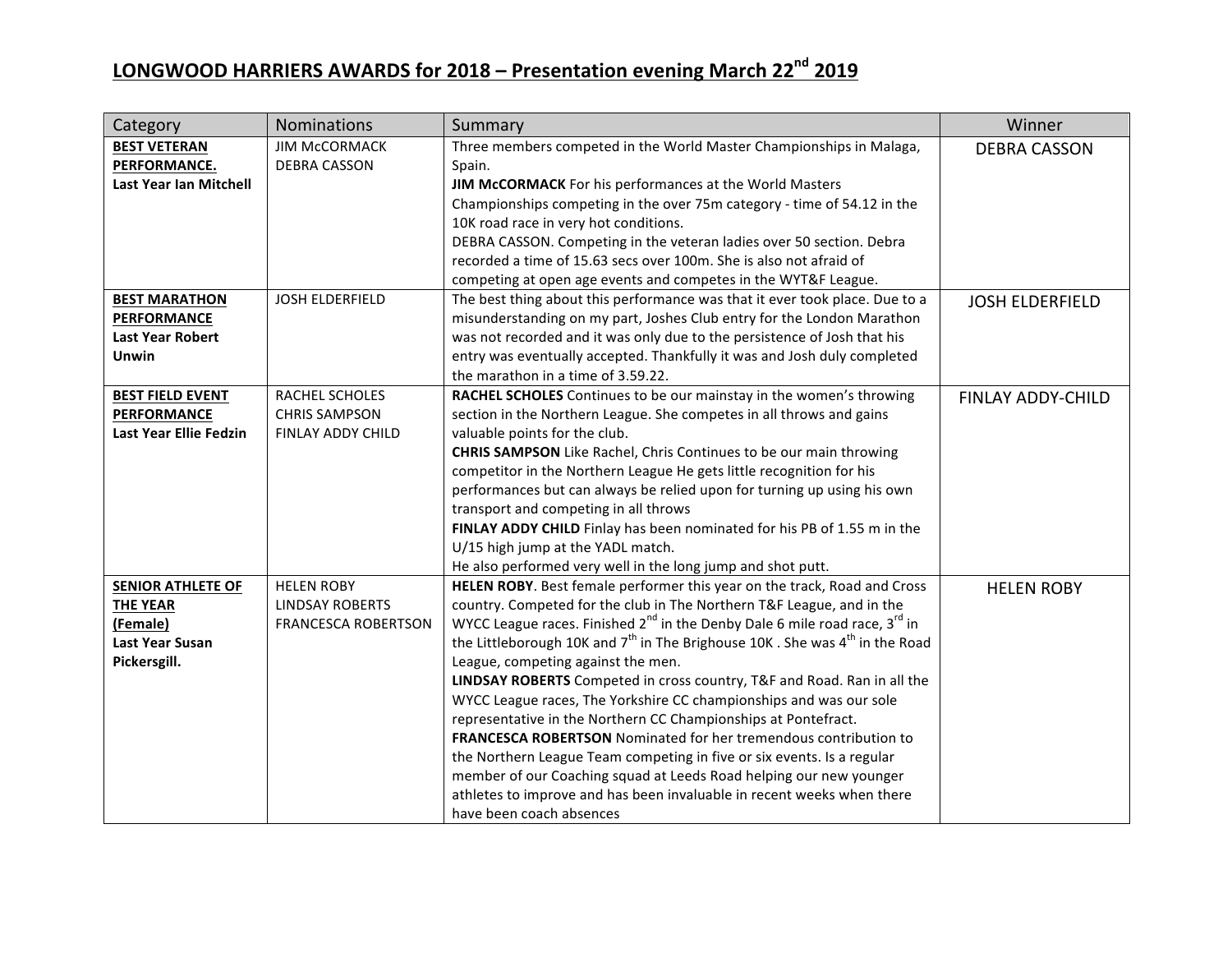| Category                                                                            | <b>Nominations</b>                                                                                             | Summary                                                                                                                                                                                                                                                                                                                                                                                                                                                                                                                                                                                                                                                                                                                                                                                                                                                                                                                                                                                                                                                                                                                                                                                                                                                                                                                                                                                                 | Winner                     |
|-------------------------------------------------------------------------------------|----------------------------------------------------------------------------------------------------------------|---------------------------------------------------------------------------------------------------------------------------------------------------------------------------------------------------------------------------------------------------------------------------------------------------------------------------------------------------------------------------------------------------------------------------------------------------------------------------------------------------------------------------------------------------------------------------------------------------------------------------------------------------------------------------------------------------------------------------------------------------------------------------------------------------------------------------------------------------------------------------------------------------------------------------------------------------------------------------------------------------------------------------------------------------------------------------------------------------------------------------------------------------------------------------------------------------------------------------------------------------------------------------------------------------------------------------------------------------------------------------------------------------------|----------------------------|
| <b>SENIOR ATHLETE OF</b><br>THE YEAR (Male)<br><b>Last Year Josh</b><br>Elderfield. | <b>JOSH ELDERFIELD</b><br><b>ROB UNWIN</b><br><b>ROB UNWIN</b><br><b>HAKAN DALBAL</b><br><b>DONALD KENNEDY</b> | JOSH ELDERFIELD Nominated to regain his title, Josh competes throughout<br>the year, cross country, T&F, and Road. He is usually our top scorer in team<br>races and this year won both the Road and Cross Country Leagues.<br>ROB UNWIN Rob has had great success on the road this year, running in<br>the U/55 Veterans section, He was $1st$ in The Cudworth 10K, and the Denby<br>Dale 6, and 2 <sup>nd</sup> in The Meltham 10K, Helen Windsor 10K, Joe Percy 10K and<br>Wakefield 10K.<br>Michael McGowan A regular member of our sprint squad for The Northern<br>League Team who's performances often go unnoticed. He trains regularly<br>all the year round with Richard on the track. And produces consistently<br>good performances. He also competes in the WYT&F League and<br>Championship<br>HAKAN DALBAL. Hakan continues to improve each year and this year had a<br>PB of 48.89 Over 400m. He runs all year including Indoor competition at<br>Sheffield and this year finished $4th$ in the U/20 400m at the Northern<br>Championships.<br>DONALD KENNEDY Donald competes regularly throughout the year and<br>was one of our representatives at The World Masters Championships in<br>Spain. Apart from anything else, I think Donald deserves an award for<br>managing the Road and Cross Country League each year and for getting<br>teams entered and sorted out for team races | <b>MICHAEL McGOWAN</b>     |
| <b>OUTSTANDING</b><br><b>CONTRIBUTION TO</b>                                        | This award is selected by<br>The President, The                                                                | Always a difficult decision to make because so many helpers do an awful lot<br>of voluntary work for the club each year, particularly the club officers and                                                                                                                                                                                                                                                                                                                                                                                                                                                                                                                                                                                                                                                                                                                                                                                                                                                                                                                                                                                                                                                                                                                                                                                                                                             | <b>FRANCESCA ROBERTSON</b> |
| THE CLUB                                                                            | Secretary and Club                                                                                             | the committee.                                                                                                                                                                                                                                                                                                                                                                                                                                                                                                                                                                                                                                                                                                                                                                                                                                                                                                                                                                                                                                                                                                                                                                                                                                                                                                                                                                                          |                            |
| (Cyril Foster Trophy)<br><b>Last Year Dianne</b><br>Crodden                         | Captain.                                                                                                       | This year the award goes to somebody who has already been mentioned<br>for her contribution to The Northern League and invaluable help to the<br>coaching team                                                                                                                                                                                                                                                                                                                                                                                                                                                                                                                                                                                                                                                                                                                                                                                                                                                                                                                                                                                                                                                                                                                                                                                                                                          |                            |

| <b>MEN'S CROSS COUNTRY LEAGUE</b>  |                 |           | <b>MEN'ROAD RACE LEAGUE</b>    |                 |        |
|------------------------------------|-----------------|-----------|--------------------------------|-----------------|--------|
|                                    | Donald Kennedy  | 46pts     |                                | Dave Martin     | 81pts  |
| $-nd$                              | James Scholes   | 57pts     | ີ່                             | Rob Unwin       | 82pts  |
|                                    | Josh Elderfield | 82 points |                                | Josh Elderfield | 102pts |
|                                    |                 |           |                                |                 |        |
| <b>WOMENS CROSS COUNTRY LEAGUE</b> |                 |           | <b>WOMENS ROAD RACE LEAGUE</b> |                 |        |
|                                    | Lindsay Roberts |           |                                | Helen Roby      |        |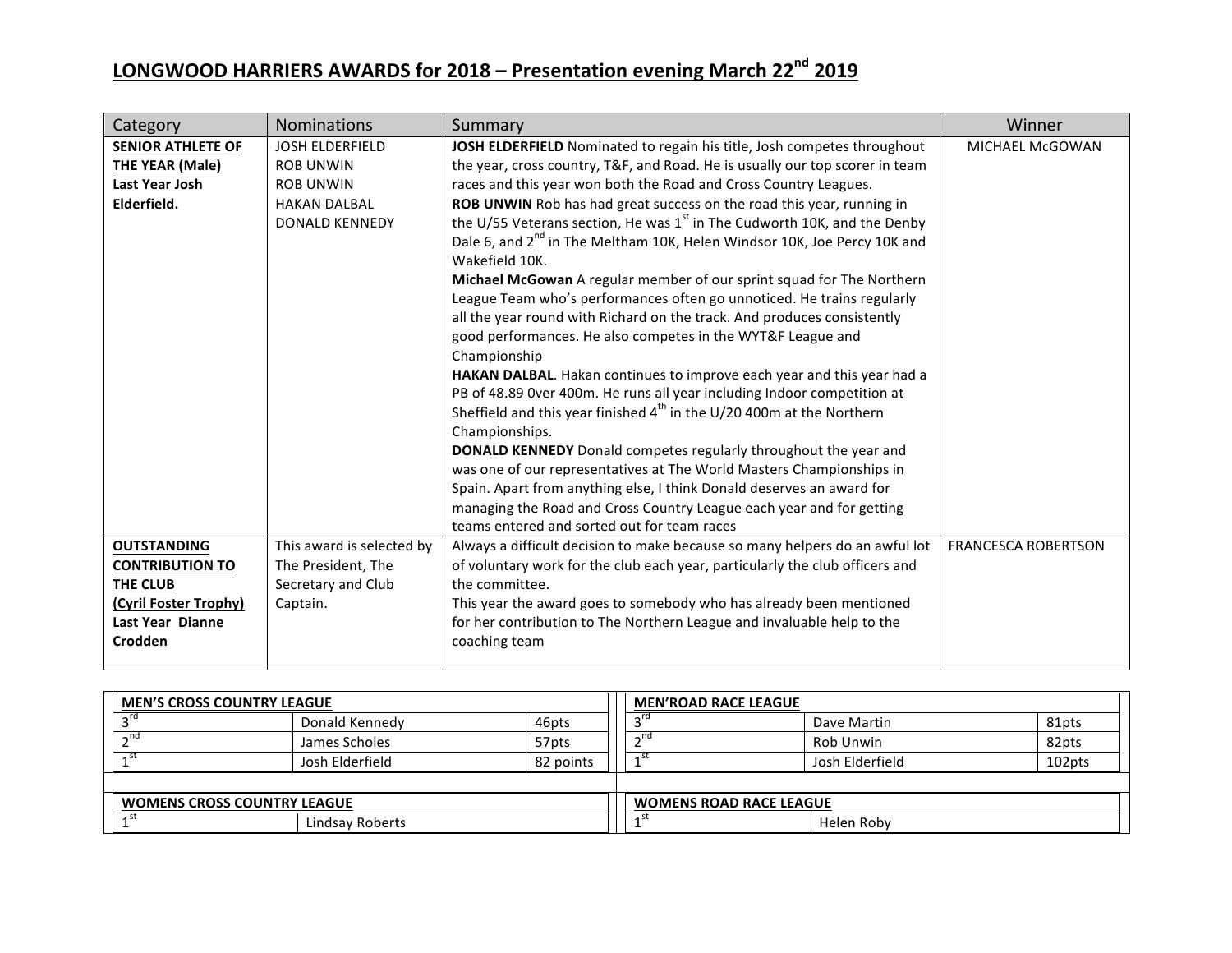| Category                     | <b>Nominations</b>     | Summary                                                                | Winner                |
|------------------------------|------------------------|------------------------------------------------------------------------|-----------------------|
| <b>Most Promising</b>        | <b>NEVE HARDCASTLE</b> | <b>NEVE HARDCASTLE</b> Who continued to show massive                   | <b>ISABEL WHITE</b>   |
| Young Athlete T&F            | <b>ISABEL WHITE</b>    | improvement over 1500m and finished 4 <sup>th</sup> overall in the     |                       |
| (Female)                     |                        | WYT&F League                                                           |                       |
| Last Year Soraya             |                        | ISABEL WHITE A sprinter in first year under 15 age group.              |                       |
| <b>Crodden</b>               |                        | Ranked in top 100 in UK over 200m & 300m. Represented                  |                       |
|                              |                        | West Yorkshire in the inter League match. Trains regularly             |                       |
|                              |                        | throughout the year. Coach believes her best is yet to come.           |                       |
| <b>Most Promising</b>        | <b>CORBAN WOOD</b>     | <b>CORBAN WOOD.</b> With PB's of 11.3 and 22.86 over 100 and           | LEE VAN McGILLVARY.   |
| <b>Young Athlete T&amp;F</b> | <b>TIGER STEEL</b>     | 200m. Represented West Yorkshire in The English Schools.               |                       |
| (Male)                       | ALBERT HOEY.           | Shown great promise in the under 17 age group.                         |                       |
| <b>Last Year Chad</b>        | <b>LEE VAN Mc</b>      | TIGER STEEL. Excellent performances throughout the year and            |                       |
| <b>Matheson</b>              | <b>GILLVARY</b>        | finished $1st$ overall in the WYT&F League.                            |                       |
|                              |                        | ALBERT HOEY. Performed very well in first year as U/15 boy             |                       |
|                              |                        | trains throughout the year and had some excellent results in           |                       |
|                              |                        | indoor competition.                                                    |                       |
|                              |                        | LEE VAN Mc GILLVARY. Lee Van continues to show                         |                       |
|                              |                        | improvement each year and this year as an U/17 had                     |                       |
|                              |                        | considerable success in Northern League at Senior Level.               |                       |
| <b>Most promising</b>        | <b>MEGAN HUGHES</b>    | After having the best cross country season we have had for             | <b>HOLLY BREWSTER</b> |
| Young Athlete CC             | SOPHIE WOOD            | many years, there are no shortages of nominations for this             |                       |
| (Female)                     | <b>NEVE HARDCASTLE</b> | award.                                                                 | The only one of our   |
| <b>Last Year Roisin</b>      | <b>HOLLY BREWSTER</b>  | In the U/13s age group, there is MEGAN HUGHES who has                  | under 15 girls        |
| <b>McGrath</b>               | <b>ROISIN McGRATH</b>  | been our leading scorer in all major races this year. SOPHIE           | competing in the      |
|                              |                        | WOOD who has supported Megan in all the races, but I think             | same age group next   |
|                              |                        | her best performance was when she finished 4 <sup>th</sup> in the West | year.                 |
|                              |                        | Yorkshire schools Cross Country races at Leeds.                        |                       |
|                              |                        | At the U/15 girls, there are NEVE HARDCASTLE, HOLLY                    |                       |
|                              |                        | <b>BREWSTER and ROISIN McGRATH who have had excellent</b>              |                       |
|                              |                        | results all season                                                     |                       |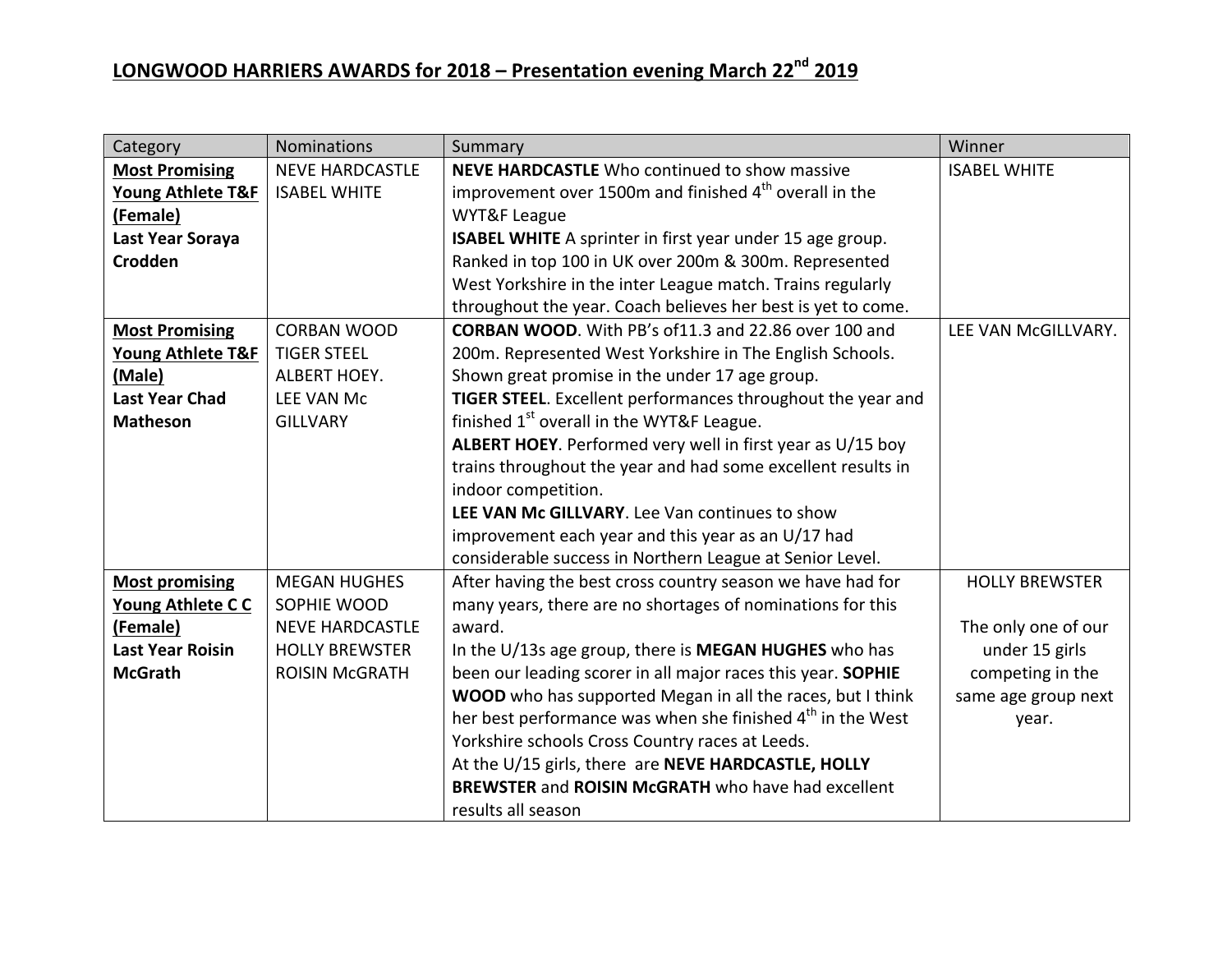| Category                  | <b>Nominations</b>     | Summary                                                                     | Winner                |
|---------------------------|------------------------|-----------------------------------------------------------------------------|-----------------------|
| <b>Most Promising</b>     | <b>TOM WHITE</b>       | <b>TOM WHITE</b> who continues to be our top scorer at U/13 level           | <b>JACK WHITE</b>     |
| <b>Young Athlete CC</b>   | <b>RILEY LYNCH</b>     | in all the West Yorkshire CC League races.                                  |                       |
| (Male)                    | <b>JACK WHITE</b>      | RILEY LYNCH who has had his best season so far Competing in                 |                       |
| <b>Last Year Tom</b>      |                        | both the YADL League on the track and West Yorkshire CC                     |                       |
| <b>White</b>              |                        | League Races. And Yorkshire Championships.                                  |                       |
|                           |                        | JACK WHITE who competed in all the West Yorkshire races and                 |                       |
|                           |                        | finished 11 <sup>th</sup> in The Yorkshire Championships at Lightwater      |                       |
|                           |                        | Valley.                                                                     |                       |
| <b>Outstanding</b>        | <b>TIGER STEEL</b>     | I like this award because it can be awarded to any athlete                  | <b>LUCY FAIRBURN</b>  |
| <b>Contribution To</b>    | <b>SORAYA CRODDEN</b>  | either for individual performances or for general attitude and              |                       |
| <b>Young Athletes</b>     | <b>NEVE HARDCASTLE</b> | overall support to the team.                                                |                       |
| <b>League</b>             | <b>LUCY FAIRBURN</b>   | Nominated for their performances this year were TIGER STEEL,                |                       |
| Last Year Hakan           |                        | <b>SORAYA CRODDEN and NEVE HARDCASTLE who have</b>                          |                       |
| Dalbal.                   |                        | competed in the team that did so well in maintaining their                  |                       |
|                           |                        | position in The Premier Division. LUCY FAIRBURN is nominated                |                       |
|                           |                        | as part of that successful team and also for her general                    |                       |
|                           |                        | commitment and support at the club, particularly of new                     |                       |
|                           |                        | athletes at competitions                                                    |                       |
| Junior Athlete of         | <b>HOLLY BREWSTER</b>  | HOLLY BREWSTER. Has tracked Neve throughout the season                      | <b>SORAYA CRODDEN</b> |
| the Year, The             | <b>SORAYA CRODDEN</b>  | with little to choose between the two of them. Finished 12 <sup>th</sup> in |                       |
| <b>Richard Hardcastle</b> |                        | the Yorkshire CC Championships and 5 <sup>th</sup> in the West Yorkshire    |                       |
| Trophy, (Female)          |                        | Schools Championships.                                                      |                       |
| <b>Last Year Neve</b>     |                        | <b>SORAYA CRODDEN</b> Competes throughout the year on the                   |                       |
| Hardcastle.               |                        | track including the WYT&F League, YADL League, Yorkshire                    |                       |
|                           |                        | and Northern T&F Championships In the winter she competes                   |                       |
|                           |                        | indoors in the Northern open meetings and Yorkshire and                     |                       |
|                           |                        | Northern Championships. She also competes in Sports Hall                    |                       |
|                           |                        | athletics and was in the West Yorkshire team. She rarely                    |                       |
|                           |                        | misses a training session and is able to lead a group if coaches            |                       |
|                           |                        | are not available                                                           |                       |